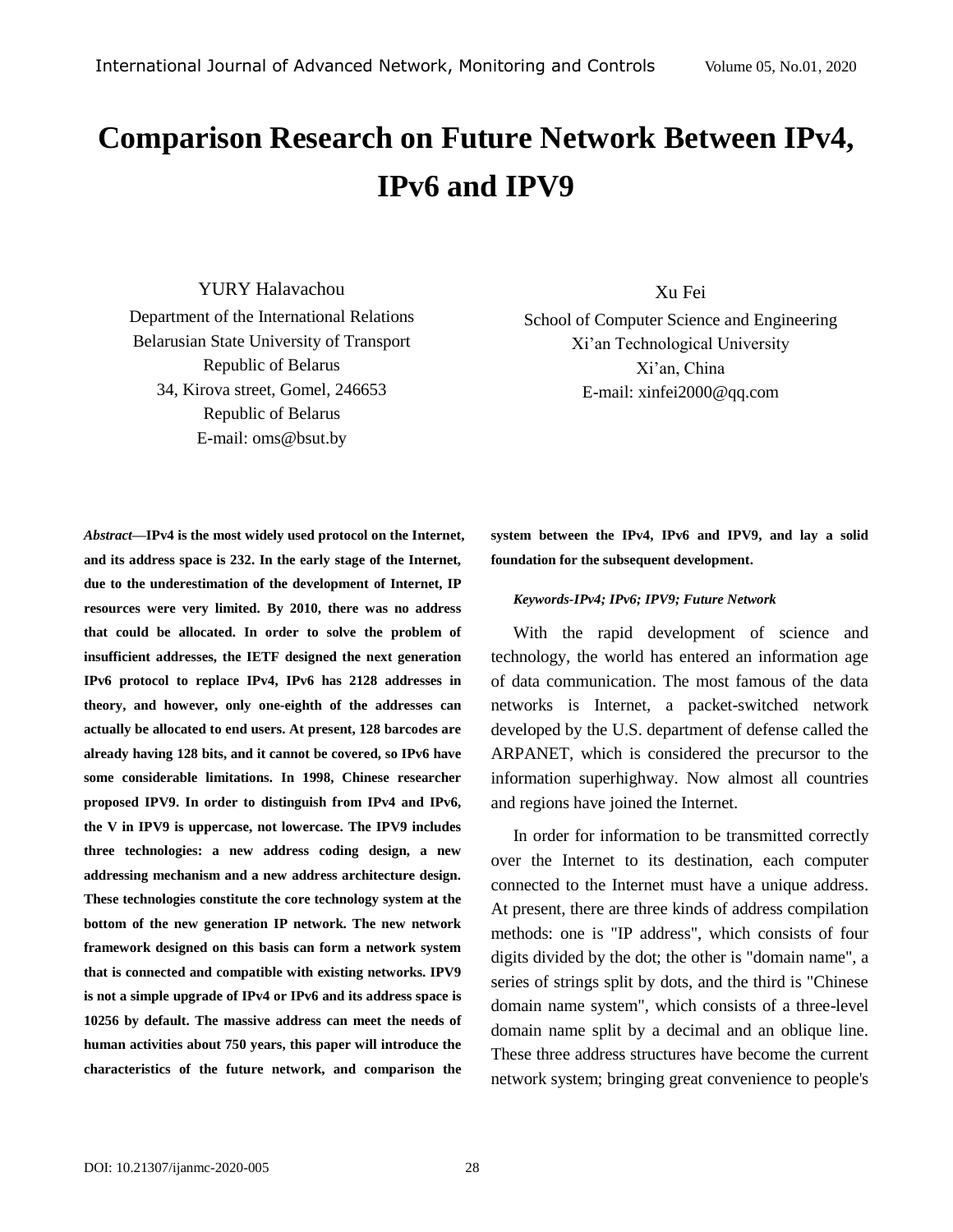access to the Internet, the network has completely changed people's lives.

#### I. PROBLEMS WITH IPV4 AND IPV6

#### *A. Problems with IPv4*

#### *1) Insufficient address*

Internet uses IPv4 protocol address scheme, the address number up to 232, due to the early development of the Internet to estimate the development trend of Internet, the IP allocation is not reasonable, address resources are exhausted, although no classification of addressing CIDR technology, network address translation NAT technology to alleviate the crisis, but still can't solve the problem. And address will be more and more widely used in e-commerce logistics code, space code, identity code, digital currency, three-dimensional geographical code and other intelligent terminals, the original address allocation technology cannot meet the needs of social development.

#### *2) Route table expansion*

The topology of address space directly results in the form of address allocation independent of the network topology. With the increase of the number of networks and routers, the excessively expanded routing table increases the search and storage overhead and becomes the bottleneck of the Internet. At the same time, the length of packet head is not fixed, and it is very inconvenient to extract, analyze and select routes by hardware, so it is difficult to improve the throughput of routing data. Then there is the uneven distribution of IP addresses. Due to its origin in the United States, more than half of all addresses are owned by the United States, resulting in a serious imbalance in the distribution of IP addresses.

## *3) Lack of quality of service (QoS)*

IPv4 was originally designed for military use, and was not intended to be open to the outside world. As a result, QoS of quality of service and security were very

poor, and it was difficult to provide rich QoS functions for real-time multimedia, mobile IP and other commercial services. Although the later developed protocols such as RSVP provided QoS support, the cost of planning and constructing IP network was relatively high.

Despite of its shortcomings, IPv4 was the first network all over the world, and people had got to used it, so it will going forever.

#### *B. Problems with IPv6*

The length of IPv6 is 128 bits, or 2128 addresses. The address space is much larger than the 32-bit address space. Moreover, the principle of Aggregation is adopted, which enables the router to represent a subnet with an Entry in the routing table, it greatly reducing the length of routing table in the router and improving the speed of forwarding packets. The addition of Multicast support and Flow Control over IPv6 has led to significant advances in multimedia applications, providing a good network platform for, Quality of Service Control (QoS). Despite its obvious advantages, IPv6 has a big flaw in the design of its address structure. The shortcomings are as follows.

#### *1) Structural hierarchy disorder*

IPv6 confuses the network hierarchy in the design, and the interface ID inserts the physical address into the logical address layer, which on the one hand results in the physical address space forming a limitation on the empty IP address, the security does not belong to the content of the IP layer, it is not necessary to design security technology in the IP layer. Because with the development of security technology, security methods and key length will change constantly, so the development of security technology will eventually lead to the need for IP address redesign.

#### *2) Ambiguous address space*

In the unicast address with more IPv6 applications, the structure of "network ID+ host ID" similar to IPv4 is adopted from a large point of view, and the network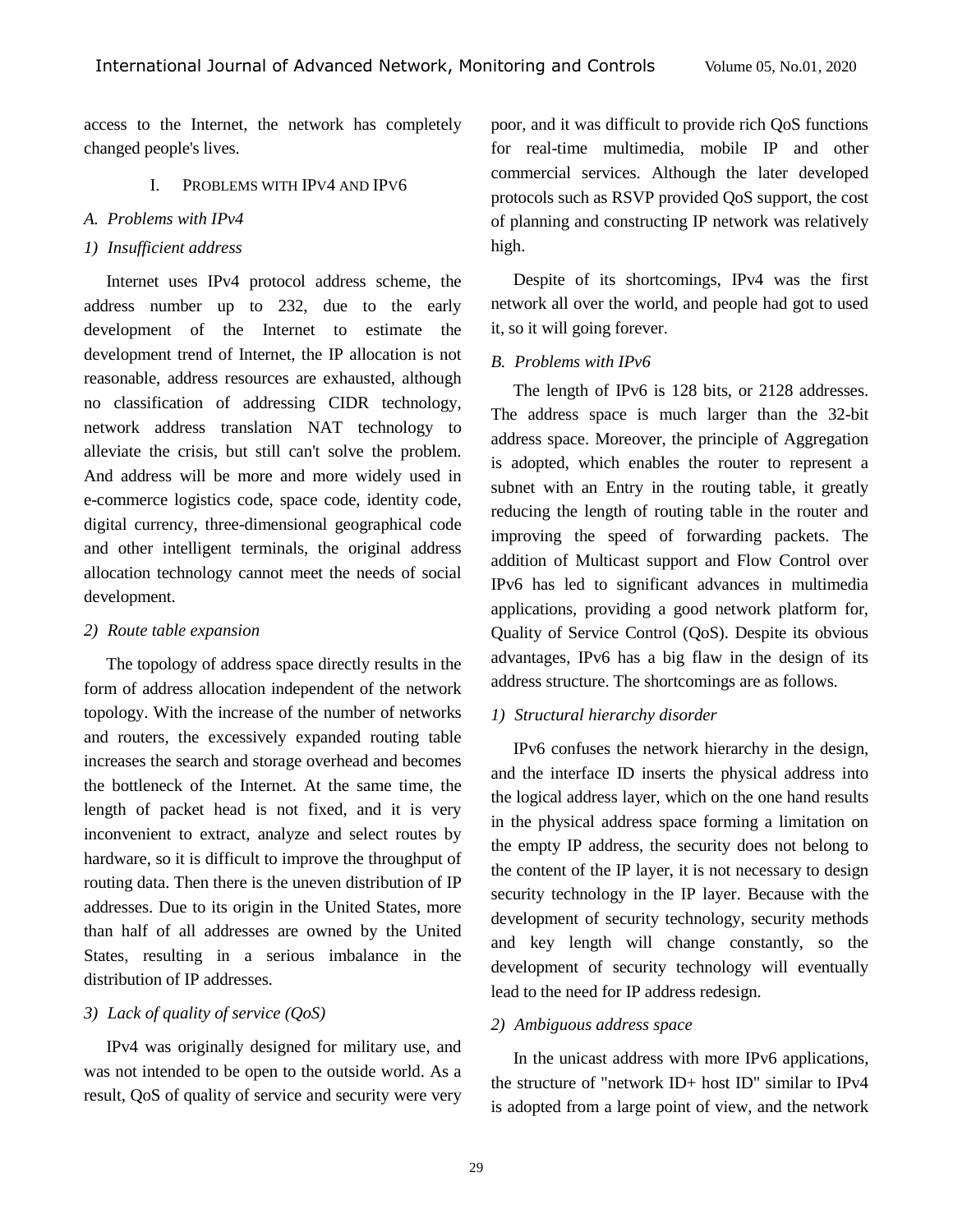ID of IPv6 is changed into a three-layer more structure with a fixed length of subnet prefix: "top-level aggregation ID+ secondary aggregation ID+ site-level aggregation ID". IPv6 is a kind of patchwork addressing. So its address space is not pure 128 bits.

IPv6 address space is not the 128-bit address space that people think of. Due to the special address structure design, IPv6 itself has to go through three significantly different version transitions if it wants to truly implement the 128-bit address space, the IPv16 for 64-bit effective address space; IPv26 for 128-bit valid address space. The transition between the three versions is like to upgrade the three different protocols.

## *3) Incompatible with IPv4*

IP address is the basic protocol of the Internet, and it is very difficult to solve it through complete replacement. Initially, without further study, the designers of IPv6 decided that the 32-address space problem of IPv4 could not be solved by a smooth upgrade, so they simply redesigned it entirely from scratch. IPv6 requires all nodes of the entire network to support the new IP protocol, and all terminal operating systems and applications to support upgrades, making the problem extremely difficult.

These shortcomings are also the main reason why IPv6 has not been widely used since its emergence.

## II. FUTURE NETWORK IPV9

# *A. Process of IPV9*

In December 1998, Xie Jianping, a scholar from Shanghai, China and the inventor of the Future Network, applied to the National Intellectual Property Administration (NIPA), PRC (formerly the Patent Office of China) for the invention patent of "the method of assigning addresses to computers connected to the network with full digital codes", which was officially authorized by the NIPA on November 7, 2001.

In December 1998, Mr. Xie jianping registered the copyright in the national copyright administration of China in "the method of unified compilation and distribution of addresses of networked computers and intelligent terminals", "the overall distribution method of computer addresses allocated by full decimal algorithm for networked computers", and "the gateway of decimal number".

In October 2001, the "copyright of IPV9 protocol and application" was registered.

In 2001, the former Science and Technology Department of the Ministry of Industry and Information Technology of China established the China Decimal Network Standards Working Group (IPV9 Working Group) with enterprises as the main body and industry, university and research institute as a combination.

In 2002, the "code for digital domain names" was published, defining the "decimal network, IPV9 resource record and management organization".

In 2007, the former Ministry of Industry and Information Technology of China formally defined IPV9 as the "future network" to distinguish the next generation of the Internet for IPv6.

In 2011, the authoritative professional institutions of the US government have confirmed legally and technically that China has the core technology of sovereign network with independent intellectual property rights under the IP framework. This is the patented technology of IPV9 which is different from the existing technology of the US Internet. The official patent name is "Method of using whole digital code to assign address for computer".

In December 2011, the U.S. federal patent and trademark office issued a patent certificate numbered US 8,082,365, stating in its notice of approval that the applicant's identification report was "very convincing".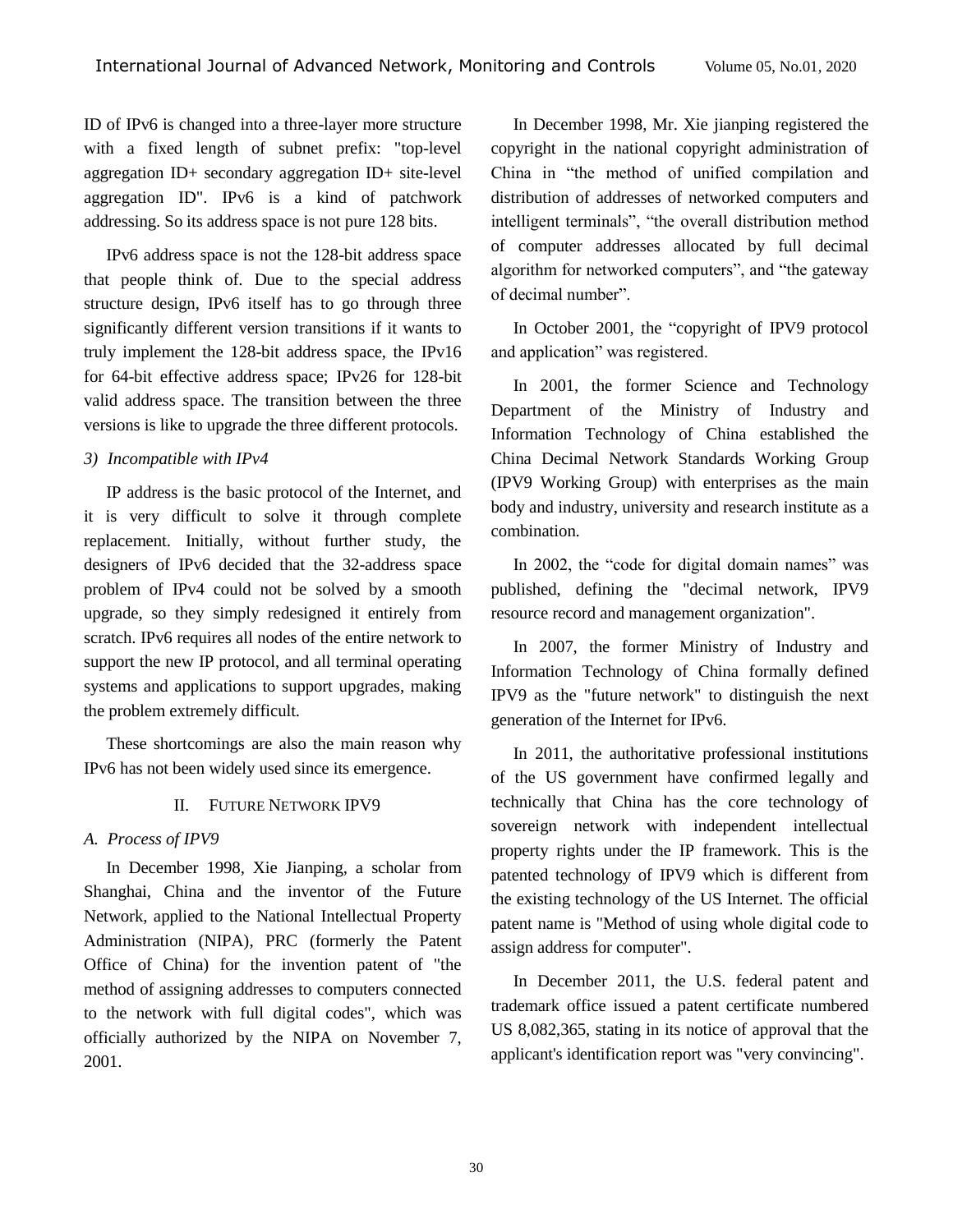On May 21, 2013 and March 11, 2014, the United States twice voted in favor of the China-led "naming and addressing" and "security" of the future network.

On February 23, 2013, the State Council issued the national science and technology infrastructure construction medium and long term plan (2012-2030), in order to break through the future network basic theory and support the new generation of Internet experiments, the construction of future network test facilities.

On June 1, 2016, the Ministry of Industry and Information Technology of China released relevant industry standards for IPV9 implemented nationwide: Including SJ/T11605 "for products and services based on the technology of radio frequency domain rules", "SJ/T11604 decimal network based RFID tag information orientation, query and service discovery technology standard", SJ/T11603 "used Digital ID format in information processing products and services", SJ/T11606 "the network architecture of RFID tags information query service specification", SJ/T11682 "based on the electronic tag information of decimal network location, query and service discovery and application".

#### *B. About IPV9*

IPV9 is completely independent intellectual property rights on the basis of full decimal digit code, it has  $2^{256}$  of cyberspace sovereignty, including from mother root, master root, 13 root name servers, using zero trust security communication mechanism after verification first, compatible with the current Internet system, with overlapping geographical position and the IP address space for the future network architecture.

On the basis of compatibility with all the functions of the Internet at present, IPV9 adopts the TCP/IP/M three-layer and four-layer hybrid architecture, with mixed virtual and real circuits, to complete the video data transmission of large code stream.

IPV9 obtained Chinese patent in 2001 (CN98 1 22785), and has obtained authorized patents successively in more than ten countries and regions, including South Africa, Turkey, Kazakhstan, Russia, South Korea, North Korea, Hong Kong, Canada, Singapore, Australia, Mexico and Norway. IPV9 applied for US patent in 2004. It was issued seven times of "non-final rejection opinion" and six final rejections by the US Patent Office. During this period, it was repeatedly criticized by senior members of the US IETF and famous American IT companies. In December 2011, the US Patent and Trademark Office officially issued a patent certificate numbered US 8,082,365, and clearly stated in its approval notice that the appraisal report provided by the applicant was "very convincing". In December 2011, the US Patent and Trademark Office officially issued a patent certificate numbered US 8,082,365, and clearly stated in its approval notice that the appraisal report provided by the applicant was "very convincing".

#### III. SPECIAL CHARACTERISTICS OF IPV9

## *1) Address space is huge*

IPV9 has a larger address space than IPv4/IPv6. IPv4 defines the bit length of IP address is 32, that is, there are 232-1 addresses; While the length of IPv6 is 128, that is, 2128-1 addresses, the standard length of an IPV9 address is 2256-1, with 42 layers address structure design will be 10256-1 (21024-1). To put it mildly, if IPv6 were widely used, every grain of sand in the world would have an IP address. Then after IPV9 is widely used, the smallest molecule of bright matter in the whole universe will have a corresponding address. It is no exaggeration to say that if IPV9 is fully applied, every cell and living gene in the world can be assigned to an IPV9 address. Layer 42 is the asset management address (including legal digital currency space) compatible with ean-ucc128 barcode length.

*2) Route tables are smaller*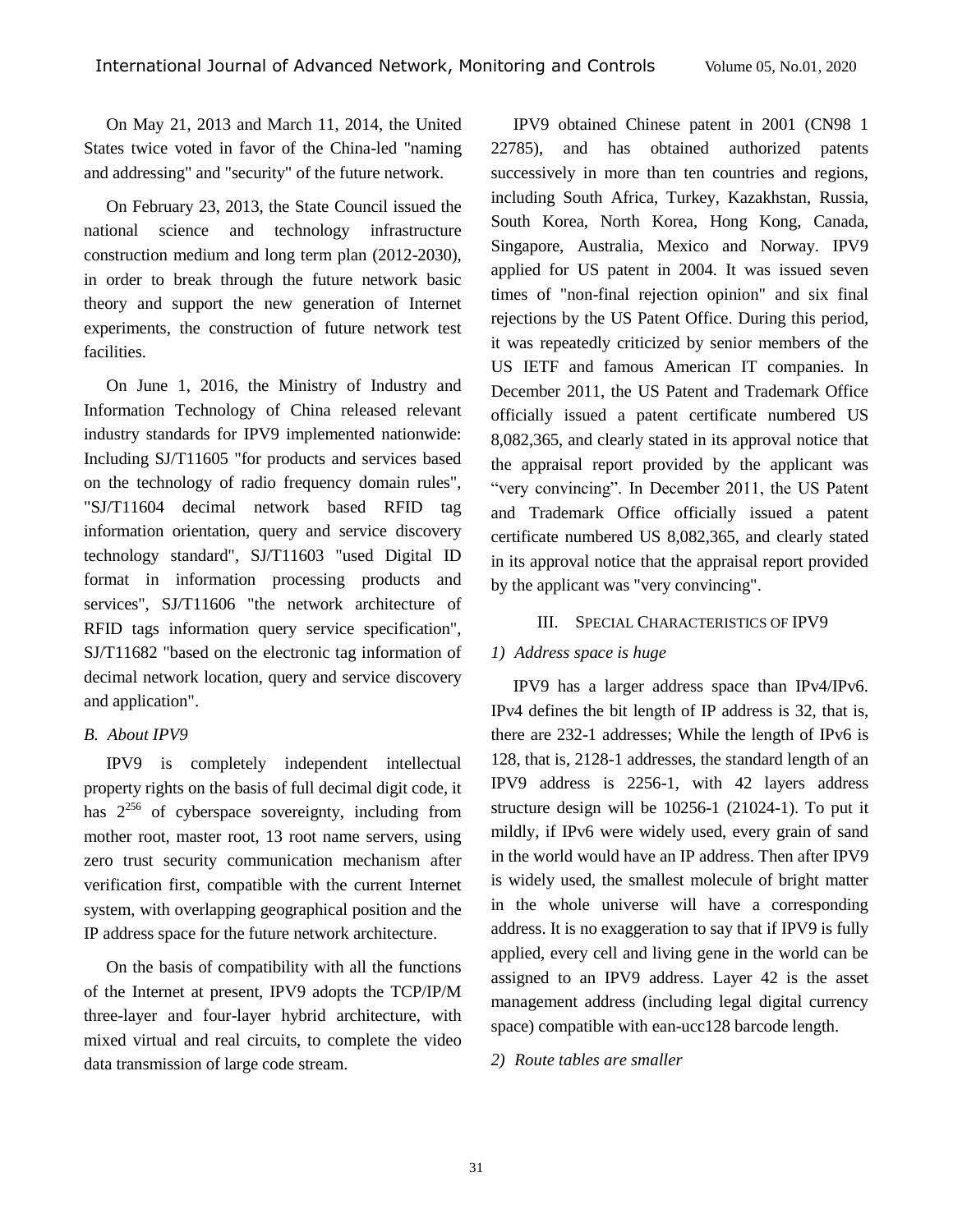IPv6 has a smaller routing table than IPv4. The address allocation of IPv6 follows the principle of Aggregation at the beginning, which enables the router to represent a subnet with an Entry in the table, this greatly reducing the length of routing table in the router, and improving the speed of forwarding packets in the routing table.

The routing table of IPV9 is very small, and the address allocation of IPV9 follows the principle of Geo-spatial clustering from the beginning, which enables IPV9 router to represent a country subnet and an application subnet with a single record, it greatly reducing the length and cleanliness of routing table in the router, and improving the speed of forwarding packets by routing table. At the same time, this subnet can express a specific geographical location, for example, we assign the IPV9 address segment of Shanghai as 86[21[5]/96, then in other routers of the same level, only one route pointing to the address segment of 86[21[5]/96 can realize the IPv9 address routing of Shanghai. According to this logic, only one route is needed from country to country. For example, the route to China is 86/64. The IPv4 routing table is large and irregular, and the IPv6 routing table is smaller than IPv4, but the IPv6 routing table contains no geographic information and the routing is messy.

#### *3) Automatic configuration support*

IPV9 adds support for automatic configuration of variable length addresses, which is an improvement and extension of DHCP protocol of IPV9, making network management more convenient. IPV9 supports multicast, and supports the ISO/IEC C6 future network << naming and addressing >>TCP/IP/M model, and supports long packet code streams for virtual and real circuits. This allows multimedia applications on the web to ensure video quality and reduce overhead, provide faster and faster applications such as industrial controls and unmanned vehicles, and provide better and cheaper service over the Internet than IPv6.

#### *4) Address length could be select*

IPV9 address length has a variety of options, which can realize the change of 16, 32, 64, 128, 256, 512 and 1024 bit address length, and select the most appropriate address length according to different usage scenarios to reduce the routing overhead.

#### *5) Dual encryption*

The address length of IPv9 is long enough to realize dual encryption from the transmission of source and target addresses, which plays an important role in some specific network transmission fields.

#### *6) Add location information to the address*

IPV9 addresses can be embedded with geo-location information, as well as personal and industry ID information, this making IP addresses uniquely tied to personal information.

#### *7) Compatible with previous addresses*

IPV9 address is backward compatible with IPv4/IPv6 address. In order to absorb the upgrade difficulty of IPv6 incompatibility with IPv4, IPV9 protocol remains and unchanged, so that IPv4/IPv6 upgrade to the new version of IPV9, the upgrade cost is very low.

#### *8) Sovereignty is different*

IPv4/IPv6 addresses Spaces and copyright ownership: United States.

IPV9 address space and copyright ownership: China.

#### IV. F[EATURE](javascript:;) OF IPV9

IPV9 technology has many features; a comparison of IPV9 and IPv4, IPv6 features is listed below.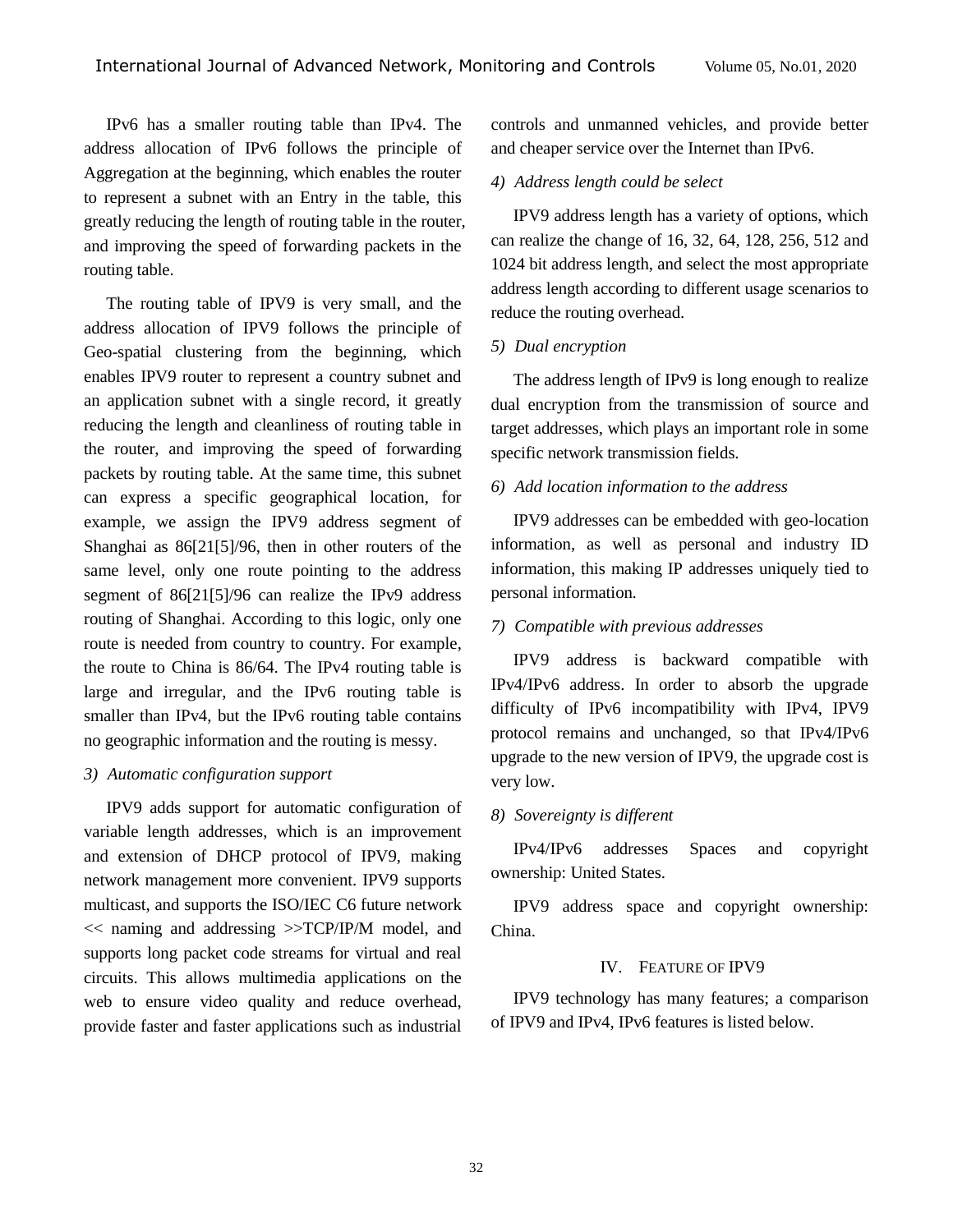| <b>Item</b>                    | IPv4                                                 | IPV9                                                                                    |
|--------------------------------|------------------------------------------------------|-----------------------------------------------------------------------------------------|
| Bit length                     | 32                                                   | 256                                                                                     |
| Address format                 | Dot decimal, uncompressible                          | [ ] Bracket decimal notation, with zero compression, can be<br>compressed on both sides |
| Network express                | Mask<br>length<br>prefix<br><b>or</b>                | Length prefix express that supports public geographic space                             |
|                                | representation                                       | clustering                                                                              |
| Loop Address                   | 127.0.0.1                                            | $[7]1$                                                                                  |
| Public address                 | Common public IP address                             | Aggregate global address location unicast addresses                                     |
| Automatic configuration        | Automatically configured address<br>(169.254.0.0/16) | Link-Local Address: 4269801472[0/64                                                     |
| <b>Broadcast address</b>       | Contains broadcast address                           | No broadcast address, transitional support broadcast address                            |
| Unspecified address            | 0.0.0.0                                              | [8]                                                                                     |
| Domain name resolution         | IPv4 Host address(A) resource<br>record              | IPv9 host address (AAAAAAAA) resource record                                            |
| Mother root server space       | 32bits (232-1 addresses)                             | Realized 256bits (2256-1 addresses) design objective 2048bits                           |
| Root domain server name        | 13 letters from A to M                               | 13 letters from N to Z                                                                  |
| China top-level domain         | .CN                                                  | .CHN                                                                                    |
| <b>Inverse Resolution</b>      | IN-ADDR.APRA Domain                                  | IN-ADDR.APRA9 Domain                                                                    |
| Compatibility 1                | Incompatible with IPv6 addresses                     | Compatible IPv6 address: y]y]y]y]x:x:x:x:x:x:d.d.d.d                                    |
| Compatibility 2                | Incompatible<br>IPV9<br>with<br>addresses            | Compatible IPv4 address: y]y]y]y]y]y]y]d.d.d.d                                          |
| <b>Transition address</b>      | N <sub>o</sub>                                       | Transition address IPv4: [7]d.d.d.d 简写 J.J.J.J                                          |
| Encryption                     | No IP address encryption                             | Dual encrypted of the source address and the destination address                        |
| Address length                 | Fixed 32 bits                                        | Not fixed, canbe16, 32, 64, 128, 256, 512, 1024 bits                                    |
| Geographic information         | No<br>geographic<br>location<br>information          | Geographic location information Can be embedded                                         |
| DHCP                           | Nonsupport DHCP                                      | Added support for automatic configuration of variable - length<br>addresses             |
| ISO/IEC C6 & TCP/IP/M<br>model | Not supported                                        | Supported                                                                               |
| Communication rules            | Communicate first, then verify                       | Verify before communication                                                             |
| Network model                  | TCP/IP                                               | TCP/IP/M                                                                                |
| Sovereign                      | America                                              | China                                                                                   |

| TABLE L | COMPARISON BETWEEN IPV4 AND IPV9 |  |
|---------|----------------------------------|--|
|         |                                  |  |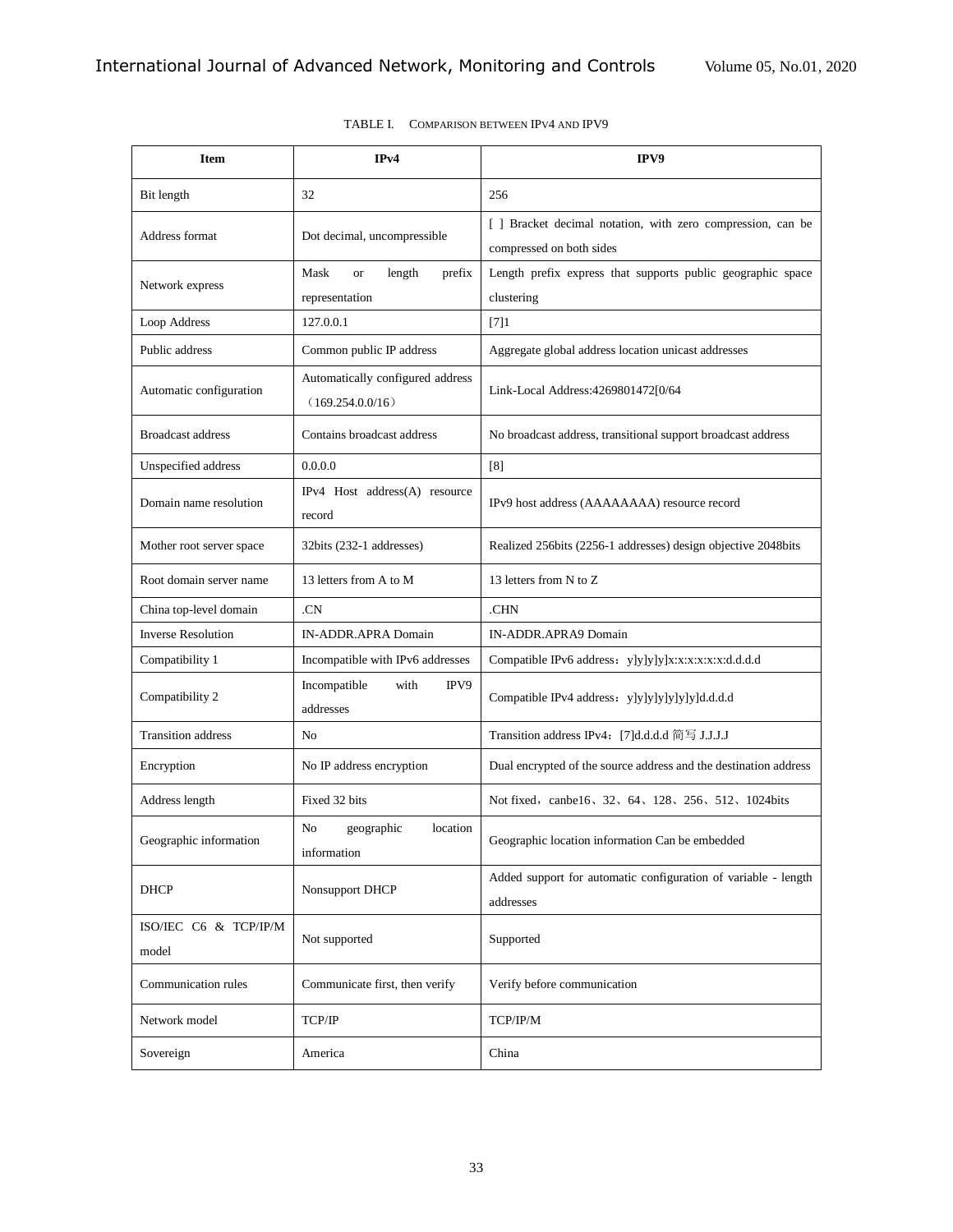| Item                          | IP <sub>v</sub> 6                                                              | IPV9                                                                                      |
|-------------------------------|--------------------------------------------------------------------------------|-------------------------------------------------------------------------------------------|
| Bit length                    | 128                                                                            | 256                                                                                       |
| Address format                | Colon-separated<br>hexadecimal<br>with zero compression, single<br>compression | [] [] Bracket decimal notation, with zero compression, can be<br>compressed on both sides |
| Network express               | length<br>Mask<br><b>or</b><br>prefix<br>representation                        | Length prefix express that supports public geographic space<br>clustering                 |
| Loop Address                  | $\therefore$ 1                                                                 | $[7]1$                                                                                    |
| Public address                | Can aggregate the global single<br>point transmission address                  | Aggregate global address location unicast addresses                                       |
| Link-Local Address            | FE80: : /64                                                                    | 4269801472[0/64                                                                           |
| <b>Broadcast address</b>      | N <sub>o</sub>                                                                 | No broadcast address, transitional support broadcast address                              |
| Unspecified address           | 0: 0: 0: 0: 0: 0: 0: 0: 0                                                      | $\lceil 8 \rceil$                                                                         |
| Domain name resolution        | IP <sub>v6</sub><br>Host<br>address(AAAA)<br>resource record                   | IPv9 host address (AAAAAAAA) resource record                                              |
| Mother root server space      | 128bits (2128-1 addresses)                                                     | Realized 256bits (2256-1 addresses) design objective 2048 bits                            |
| Root domain server name       | 13 letters from A to M                                                         | 13 letters from N to Z                                                                    |
| China top-level domain        | .CN                                                                            | .CHN                                                                                      |
| <b>Inverse Resolution</b>     | IP6.INT Domain                                                                 | IN-ADDR.APRA9 Domain                                                                      |
| Compatibility 1               | Incompatible with IPv9 addresses                                               | Compatible IPv6 address: y]y]y]y]x:x:x:x:x:x:d.d.d.d                                      |
| Compatibility 2               | Incompatible with IPv4 addresses                                               | Compatible IPv4 address: y]y]y]y]y]y]y]d.d.d.d                                            |
| <b>Transition address</b>     | N <sub>0</sub>                                                                 | Transition address IPv4: [7]d.d.d.d 简写 J.J.J.J                                            |
| Encryption                    | No IP address encryption                                                       | Dual encrypted of the source address and the destination address                          |
| Address length                | Fixed 128 bits                                                                 | Not fixed, canbe16, 32, 64, 128, 256, 512, 1024 bits                                      |
| Geographic information        | N <sub>o</sub><br>geographic<br>location<br>information                        | Geographic location information Can be embedded                                           |
| <b>DHCP</b>                   | Support DHCP, no automatic                                                     | Added support for automatic configuration of variable - length                            |
|                               | configuration for variable-length                                              | addresses                                                                                 |
|                               | addresses                                                                      |                                                                                           |
| Network model                 | TCP/IP                                                                         | TCP/IP/M                                                                                  |
| ISO/IEC C6 & TCP/IP/M<br>mode | Not supported                                                                  | Supported                                                                                 |
| Communication rule            | Communicate first, then verify                                                 | Verify before communication                                                               |
| Network model                 | $\ensuremath{\mathsf{TCP}}\xspace/\ensuremath{\mathsf{IP}}\xspace$             | TCP/IP/M                                                                                  |
| Sovereign                     | America                                                                        | China                                                                                     |

| TABLE II. COMPARISONS BETWEEN IPV6 AND IPV9 |
|---------------------------------------------|
|                                             |